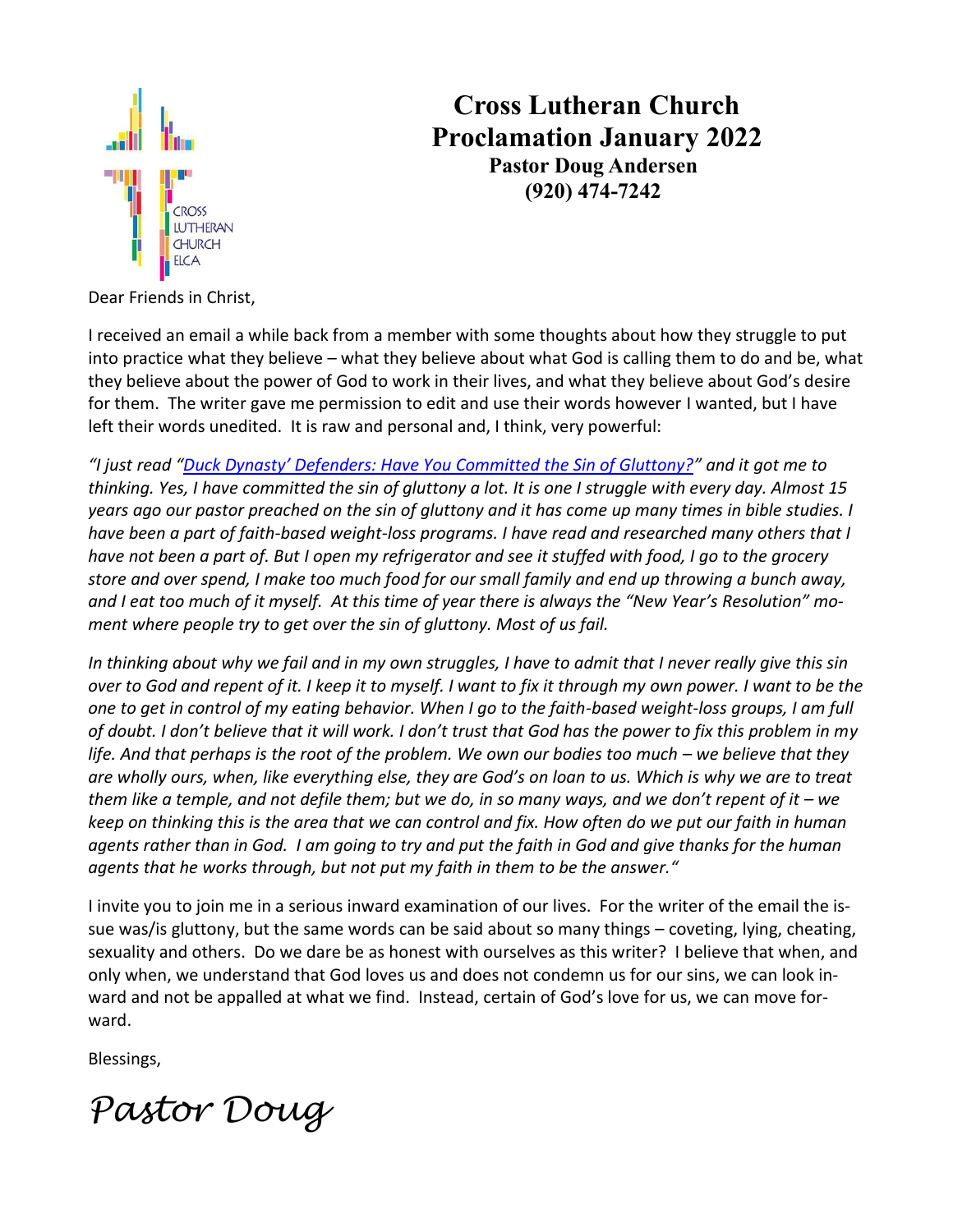

The Annual Meeting Report deadline is Jan 2<sup>nd</sup>. Please send in your reports

as soon as you can.

**Sunday School:** Thank you to all the families that participated in this year's Children's Program!

### **Adult Education will meet on January 19th at Zion at 10:00am. January 13th and 27th at 6:00pm at Cross. We will be rescheduling the class for January 5th due to a funeral at the church stay tuned for the new date.**

#### **Serving:**

**Ixonia Food Pantry:** Please see the bulletin board for the most recent letter from Sally. Thank you for your help! Remember the food pantry any time you have extra. Thank you and Stay safe!

**Volunteers:** We are looking for helpers and readers to assist with worship Sunday mornings. If you are willing to Serve on a regular basis please contact the Church office via phone or email. Thank you!

### **Leadership:**

Church Council: Council will meet next on Tuesday, January 11<sup>th</sup>.

### **Fellowship:**

**Coffee Shop conversations:** The next Coffee Day will be January 7<sup>th</sup> at Whelan's.



Beginning on in September, our synod's Mission Table will host an hour-long, monthly gathering on Zoom for Christians who want to dream together about where God is leading the Church.

New topics each month, every 4th Tuesday from 6:30 - 7:30 pm, via Zoom. Come, hear inspiring reflections from others. No experience is needed. All voices are welcome.

Contact Rev. Matthew Short at matt@milwaukeesynod.org with questions.